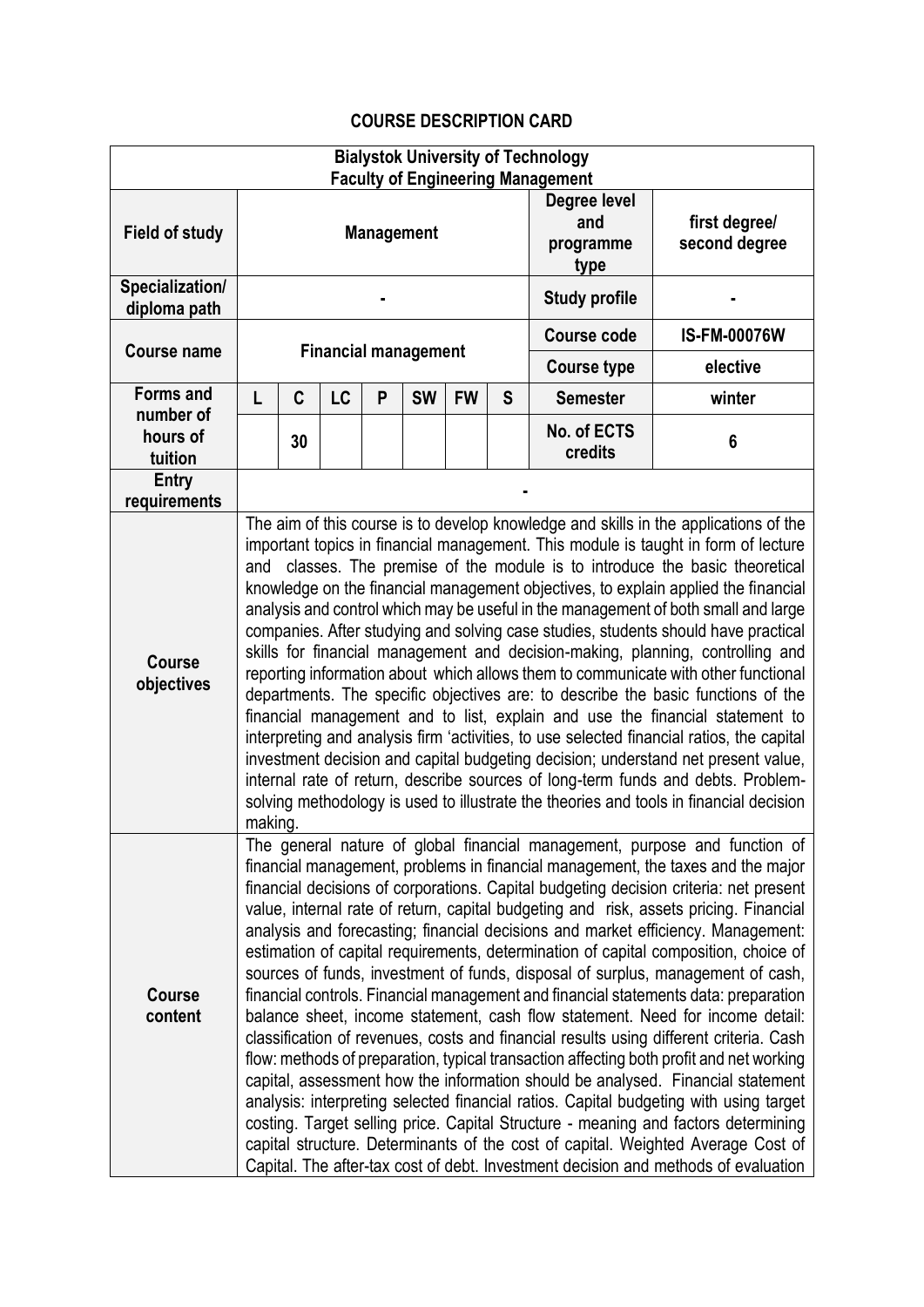|                                             | of investment projects: Return on equity (ROE), return on assets (ROA), Net present<br>value (NPV), Internal rate of return (IRR), The payback period.                                                                                                                                                                                                                             |                                                                                                        |  |  |  |  |  |  |
|---------------------------------------------|------------------------------------------------------------------------------------------------------------------------------------------------------------------------------------------------------------------------------------------------------------------------------------------------------------------------------------------------------------------------------------|--------------------------------------------------------------------------------------------------------|--|--|--|--|--|--|
| <b>Teaching</b><br>methods                  | case studies, individual and group tasks                                                                                                                                                                                                                                                                                                                                           |                                                                                                        |  |  |  |  |  |  |
| <b>Assessment</b><br>method                 | final test, case study revision                                                                                                                                                                                                                                                                                                                                                    |                                                                                                        |  |  |  |  |  |  |
| Symbol of<br>learning<br>outcome            | <b>Learning outcomes</b>                                                                                                                                                                                                                                                                                                                                                           | Reference to the<br>learning outcomes<br>for the field of<br>study                                     |  |  |  |  |  |  |
| L01                                         | Student should<br>be able to: explain the<br>concept,<br>classification, functions of financial management of a<br>company                                                                                                                                                                                                                                                         |                                                                                                        |  |  |  |  |  |  |
| <b>LO2</b>                                  | Student explains the concepts of the cost, revenues and<br>financial results in the enterprise information system, knows<br>the rules of their measurement and prepare income<br>statement and cash flow according to different methods;<br>Calculate and interpret profitability using breakeven point,<br>calculate the price of services using methods of operating<br>decision |                                                                                                        |  |  |  |  |  |  |
| LO <sub>3</sub>                             | Student processes information on asset and<br>equities,<br>liabilities according on the concept of balance sheet,<br>understanding a balance sheet and valuation of items.<br>Analysing a balance sheet.                                                                                                                                                                           |                                                                                                        |  |  |  |  |  |  |
| LO4                                         | Student is be able to analyse financial statements and<br>evaluate the financial condition of firms using the selected<br>financial ratios. Student calculates costs of debt using<br>different method:                                                                                                                                                                            |                                                                                                        |  |  |  |  |  |  |
| LO <sub>5</sub>                             | Student is ready to explain capital budgeting decision (NPV,<br>IRR), use the target cost and the cost of achieving targets<br>and managing the costs of new products and technologies                                                                                                                                                                                             |                                                                                                        |  |  |  |  |  |  |
| Symbol of<br>learning<br>outcome            | Methods of assessing the learning outcome                                                                                                                                                                                                                                                                                                                                          | <b>Type of teaching</b><br>activities (if more<br>than one) during<br>which the outcome<br>is assessed |  |  |  |  |  |  |
| L01                                         | final test                                                                                                                                                                                                                                                                                                                                                                         | C                                                                                                      |  |  |  |  |  |  |
| LO <sub>2</sub>                             | final test                                                                                                                                                                                                                                                                                                                                                                         | C                                                                                                      |  |  |  |  |  |  |
| LO <sub>3</sub>                             | final test, case study evaluation                                                                                                                                                                                                                                                                                                                                                  | C                                                                                                      |  |  |  |  |  |  |
| L04                                         | final test, case study evaluation                                                                                                                                                                                                                                                                                                                                                  | C                                                                                                      |  |  |  |  |  |  |
| LO <sub>5</sub>                             | final test                                                                                                                                                                                                                                                                                                                                                                         | $\mathsf C$                                                                                            |  |  |  |  |  |  |
| No. of hours<br>Student workload (in hours) |                                                                                                                                                                                                                                                                                                                                                                                    |                                                                                                        |  |  |  |  |  |  |
| <b>Calculation</b>                          | participation in classes                                                                                                                                                                                                                                                                                                                                                           | 30                                                                                                     |  |  |  |  |  |  |
|                                             | preparation for classes                                                                                                                                                                                                                                                                                                                                                            | 45                                                                                                     |  |  |  |  |  |  |
|                                             | performing homework assignments                                                                                                                                                                                                                                                                                                                                                    | 15                                                                                                     |  |  |  |  |  |  |